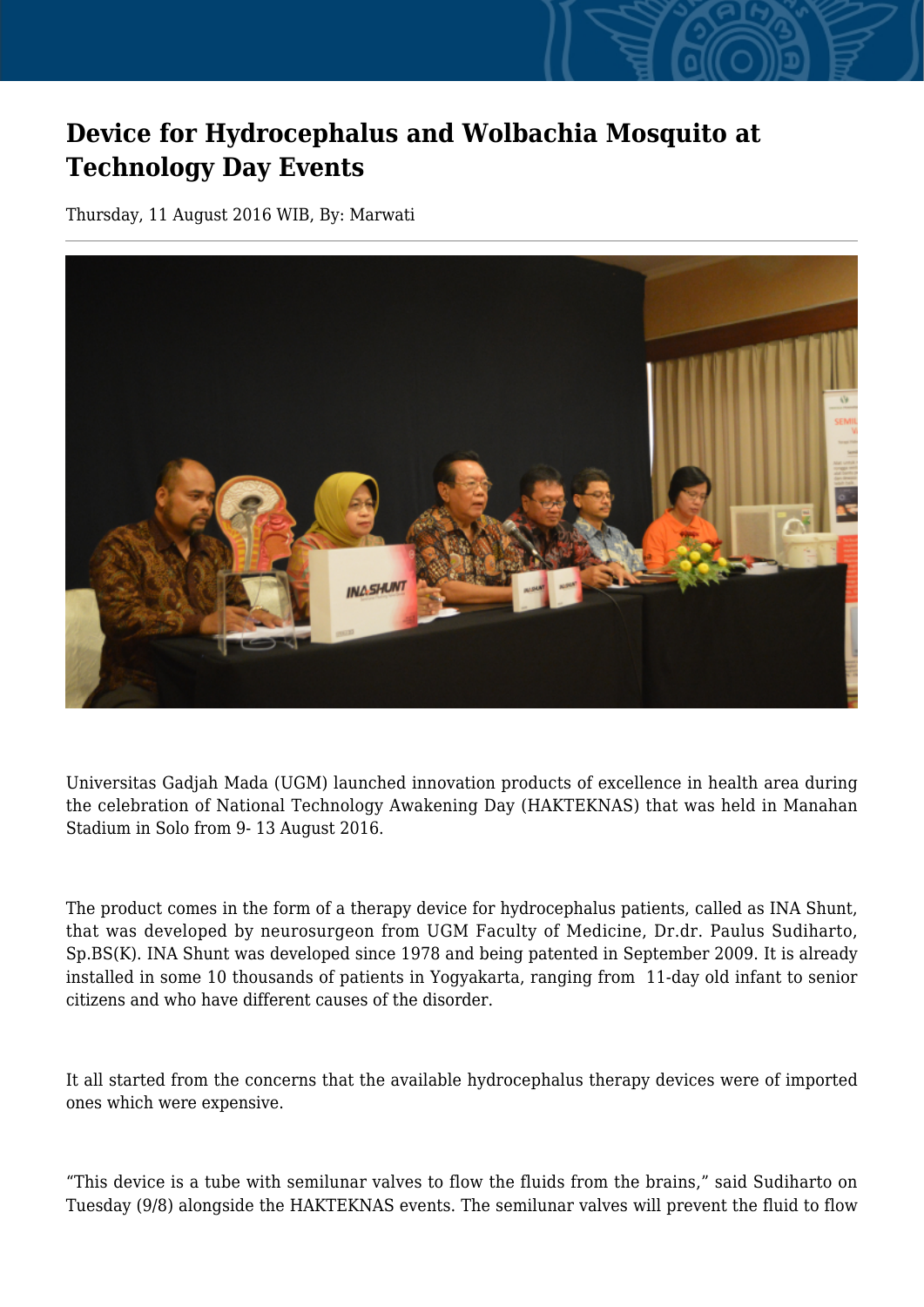back to the brains, also regulates the flow so as not to hamper patient's activities. "It's equipped with anti-slip knob to anticipate against possible suction of the cathether into the brain chambers that may be fatal," he said.

A connector is also installed to minimise the operation area if cathether extension is needed. Made from materials that have passed toxicity tests, it can reduce complications possibilities.

Head of Indonesian Association of Neurosurgery, Dr.dr. Endro Basuki, mentioned the need for this device in the country was big at six thousand patients annually. He said, "There is the possibility to export this product," adding that INA Shunt would be registered in the e-catalouge of National Health Insurance (BPJS) that would allow free of charge therapy and installment for patients.

They work with PT. Phapros, Tbk., that will market the product. Director of Pt. Phapros, Barokah Sri Utami, said INA Shunt would be sold at an affordable price around Rp2-3 millions.

"INA Shunt is a health product with big potential; so we encourage the use of this device in all hospitals in Indonesia," she said.

## **Wolbachia Mosquito to Control Dengue Fever**

The Aedes aegypti mosquito containing Wolbachia bacteria that is able to control dengue fever is also showcased in the HAKTEKNAS events in Solo. Developed by Eliminate Dengue Project Yogya (EDP-Yogya) team from Faculty of Medicine UGM and supported by Yayasan Tahija Indonesia is an innovation to control dengue fever in the country.

"When the Aedes aegypti mosquito with Wolbachia bacteria is released and mates with other Aedes aegypti mosquito, the eggs it produces would no longer contain dengue virus. Thus, dengue fever spread can be prevented," said a researcher from EDP Yogya, Prof. dr. Adi Utarini.

The lecturer at Faculty of Medicine said that they planned to release the mosquito with Wolbachia by the end of August to wider areas by putting mosquito offsprings every 50 meter in the neighbourhood. Previously, they had released it to four hamlets in Sleman and Bantul regencies.

"The result is that the mosquito with the Wolbachia can breed and sustain naturally. It also has the